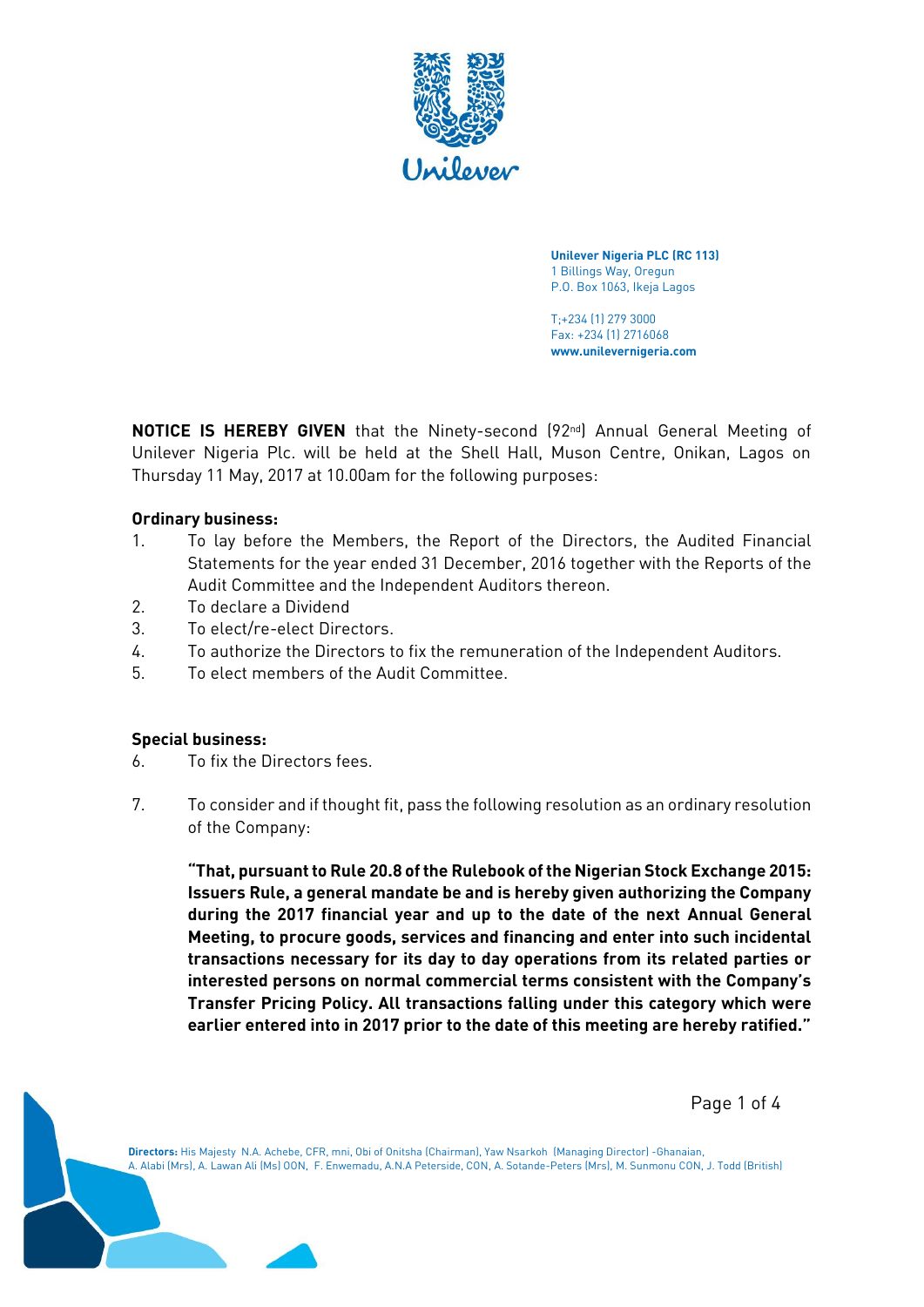

8. To consider and if thought fit, pass the following resolution as an ordinary resolution of the Company:

**''That in accordance with Article 45 of the Articles of Association of Unilever Nigeria Plc, the Authorised Share Capital of the Company be and is hereby increased to N5,000,000,000.00 by the creation of 3,946,726,000 new ordinary shares of 50 kobo each ranking in all respects pari passu with the existing shares of the Company''** 

9. To consider and if thought fit, pass the following resolution as a Special Resolution of the Company:

**"That Article 4 of the Articles of Association of the Company be and is hereby amended to read as follows: The Share Capital of the Company shall be N5,000,000,000.00 divided into 10,000,000,000 ordinary shares of 50 kobo each".**

- 10. To consider and if thought fit, pass the following sub-joined resolutions as ordinary resolutions of the Company:
	- **i. That subject to obtaining the approval of the relevant regulatory authorities, the Directors of the Company be and are hereby authorized to raise up to ₦63,000,000,000.00 (Sixty-Three Billion Naira) by way of Rights Issue, through the issuance of ordinary shares, on such other terms and conditions and at such time, as the Directors may deem fit or determine.**
	- **ii. That the Directors of the Company be and are hereby authorized to apply any outstanding convertible loan, shareholder loan or other loan facility due to any person, from the Company, as may be agreed by the person and the Company, towards payment for any shares subscribed for by such person under the Rights Issue.**
	- **iii. That the Directors of the Company be and are hereby authorized to do all acts and things and to approve, sign and/or execute all documents, appoint such professional parties and advisers, perform all such other acts and do all such other things as may be necessary to give effect to the above resolutions, including without limitation, complying with the directives of any regulatory authority.**
	- **iv. That all acts carried out by the Directors and Management of the Company hitherto in connection with the above, be and are hereby ratified.**

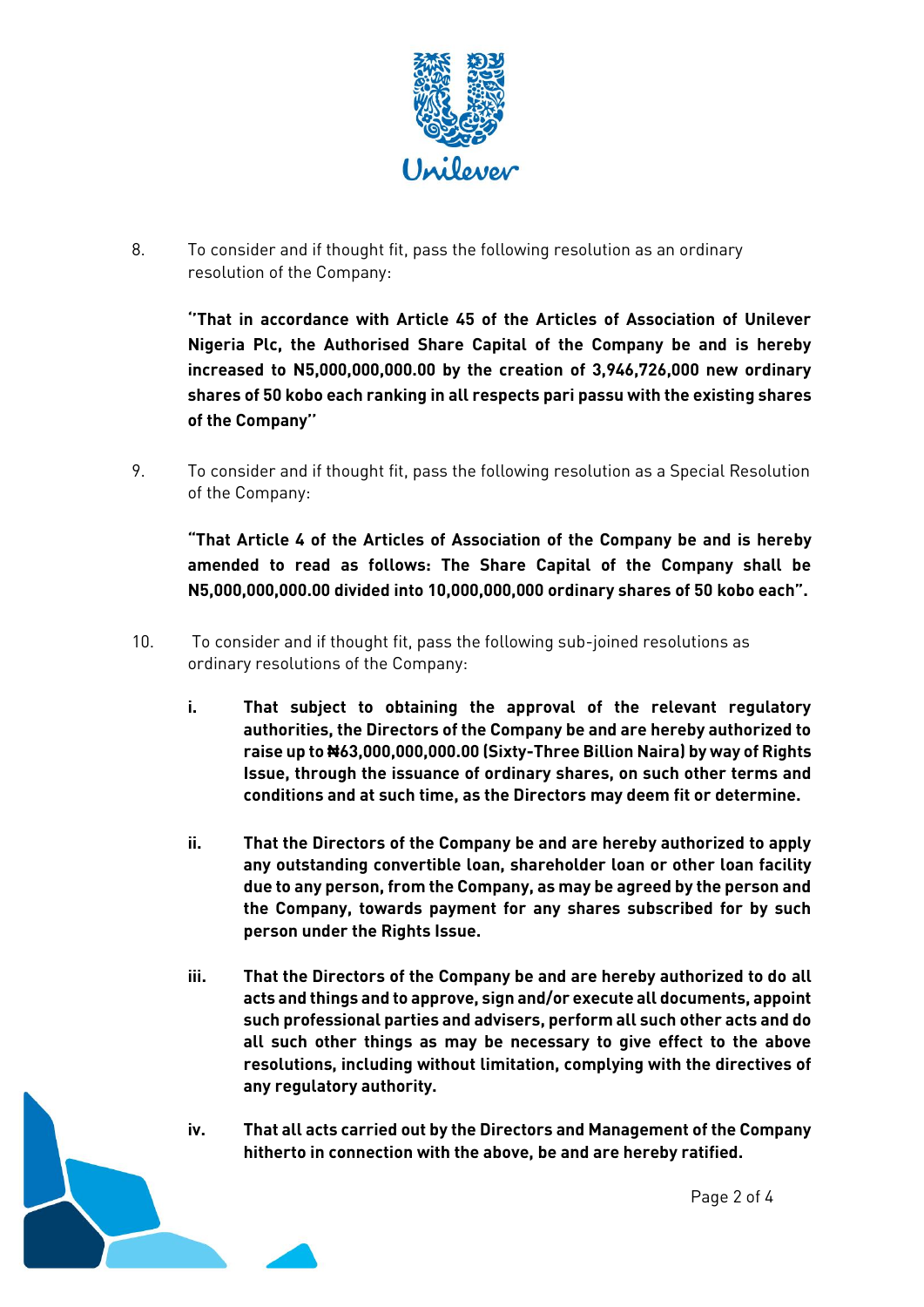

## **NOTES:**

## **Proxy**

A member of the company entitled to attend and vote is entitled to appoint a proxy instead of him/her. A proxy need not also be a member. A detachable Proxy Form is enclosed and if it is to be valid for the purpose of the meeting, it must be completed and deposited at the office of the Registrars, GTL Registrars Ltd. 274, Murtala Muhammed Way, Alagomeji, Yaba, Lagos, not later than forty-eight (48) hours before the time of the meeting.

### **Dividend warrants and closure of register**

The Board has recommended dividend payment which if approved, is payable less withholding tax. Dividend warrants will be payable on Friday, 12 May 2017 to the shareholders who are on the Company's Register of Members at the close of business on Thursday 13 April, 2017.

**NOTICE** is therefore given that the Register of Members and Transfer books of the Company will be closed from Tuesday, 18 April, 2017 to Monday, 24 April, 2017 (both dates inclusive) to enable the preparation of payment of the dividend.

## **Nominations for the Audit Committee**

The Audit Committee comprises of three (3) shareholders and three (3) Directors. In accordance with Section 359 (5) of the Companies and Allied Matters Act Cap. C20, Laws of the Federation of Nigeria 2004, any shareholder may nominate another shareholder as a member of the Audit Committee by giving notice in writing of such nomination to the Company Secretary at least twenty-one (21) days before the date of the Annual General Meeting. The Securities and Exchange Commission's Code of Corporate Governance for Public Companies stipulates that members of the Audit Committee should have basic financial literacy and should be able to read Financial Statements. We therefore request that nominations be accompanied by a copy of the nominee's curriculum vitae.

In addition, Shareholders should please note the requirement of Rule 2(c) of the Financial Reporting Council of Nigeria Rule 2016 which states that 'Any person attesting, as a Chairman of Audit Committee, to annual report, financial statements, accounts, financial report, returns and other documents of a financial nature, shall be a professional member of an accounting body established by Act of National Assembly in Nigeria'.



Page 3 of 4